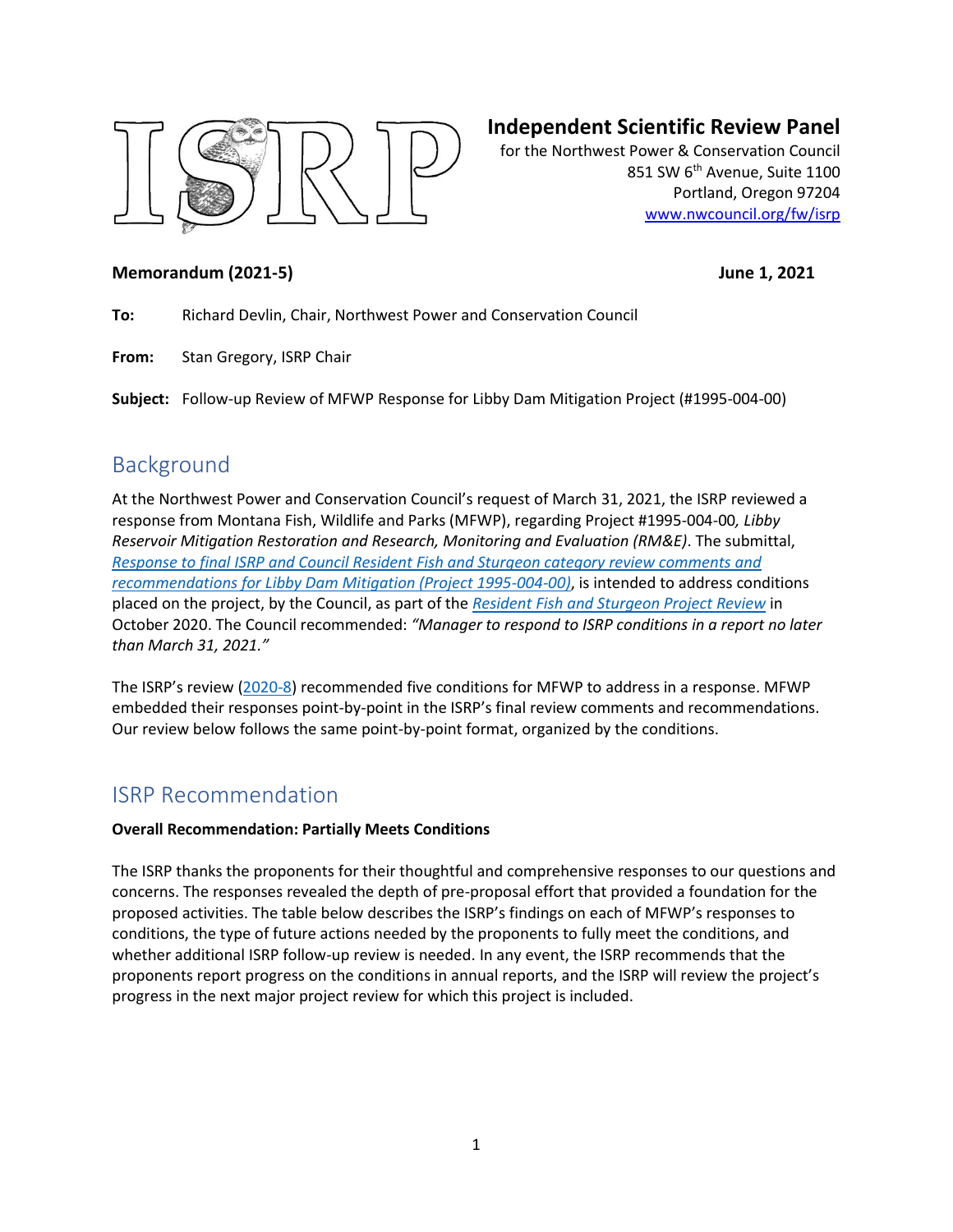| Condition |                                                                      | <b>Meets Condition?</b> | <b>Additional</b>            | <b>Additional near-term</b>     |
|-----------|----------------------------------------------------------------------|-------------------------|------------------------------|---------------------------------|
|           |                                                                      |                         | <b>Proponent Action?</b>     | ISRP follow-up review?          |
| 1.        | Desired future conditions                                            | Partially               | Yes, through                 | No                              |
|           |                                                                      |                         | ongoing work                 |                                 |
| 2.        | Justification for the limited<br>spatial scope of some<br>activities | Yes                     | No                           | No.                             |
|           | <b>3.</b> Climate and land use<br>change                             | Partially               | Yes, through<br>ongoing work | No.                             |
| 4.        | Nutrient fertilization facility                                      | No.                     | Yes, plan<br>development     | Yes, review of separate<br>plan |
| 5.        | Donor stock selection                                                | Partially               | Yes, through<br>ongoing work | No.                             |

# ISRP Comments on the MFWP Responses

### **Updated Project Goals and Objectives**

The goals and objectives clarify the project's direction and are generally well framed (i.e., SMART), though some details remain unclear or should be revised. While this aspect is not required to meet conditions, it is recommended that these be reviewed and updated for the benefit of the project. For example:

- Goal 1
	- o Objective 1d: Do the proponents mean increase *annual* growth by 70 mm?
	- $\circ$  Research question: Identify what aspects of aquatic invertebrate community are to be improved.
	- $\circ$  Alternate question: Given the experimental nature of the fertilization activity, articulating both expected and unexpected routes as hypotheses and alternate hypotheses, and collecting the data to evaluate those hypotheses, is an important element of understanding the ecosystem-scale response.
	- $\circ$  The results of this work will be of interest to scientists and managers. The ISRP advises the proponents to consider an additional objective (and associated budget) for producing peerreviewed publications and for regional dissemination of results.
- Goal 2
	- o Some objectives need to be revised as SMART. For instance, "Reduce the risk" is not measurable, but "removing WCT" (to a desired density, for example) is measurable. Similarly, "expand the distribution" is vague but "re-establishing a self-sustaining population" is measurable.
- Goal 3
	- $\circ$  This will be a rich dataset. The ISRP recommends that there should be a supporting objective (and associated funding) for archiving the data in a publicly accessible online data management system.
- Goal 4
	- $\circ$  The objectives are generally well written; however, it is unclear what distribution and abundance of woody vegetation will be considered as successful under objective 4b.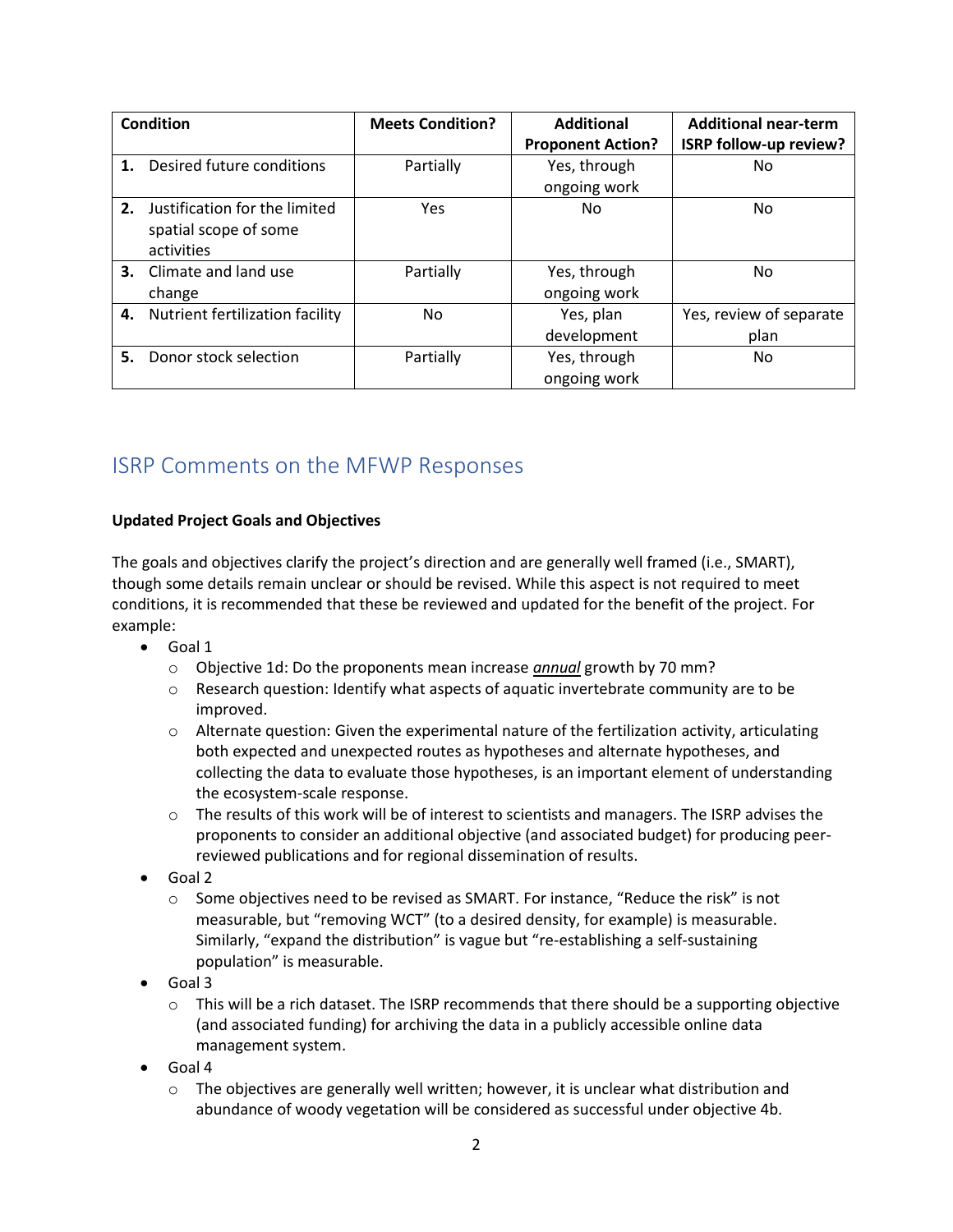- Goal 5
	- o The objectives are well written as revised. No further suggestions.

### **Condition 1. Desired future conditions**

Recommendation: Partially Meets Condition

The proponents provide five statements about desired future conditions. The first three address hybridization in fishes and restoring native fish populations. The desired future conditions are further described in subsequent sections of the response. In general, these give an understandable vision of what will be achieved in the coming two decades. Most importantly, perhaps, is the acknowledgement that 0% introgressive hybridization is an aspirational goal, and that significant reduction to low levels (<10%) is a more achievable target -- at least in the near term. Table 1-1 provides tangible targets in this regard. It will be important for the proponents to define the <10% introgression target. For instance, is it <10% of populations with mixed ancestry or <10% of non-native genes within each population?

The 4<sup>th</sup> statement does not specifically address desired future conditions in Koocanusa Reservoir. It states only that research will be conducted and, therefore, does not provide a vision of desired (or achievable) future conditions in response to hydro-operations. Are the research activities directed toward an ecological goal for the reservoir (with the cooperation of those leading the hydro-operations), or are they only documenting ecological conditions over time? A definitive response is needed to fully meet this condition.

The  $5<sup>th</sup>$  statement attempts to quantify desired future conditions in the Montana portion of the Kootenai River but does so only in a vague way by saying that primary, secondary, and tertiary production will be increased by 25% over the next two decades. It is not clear how this will be achieved for the entire Montana reach of the Kootenai River, especially since primary and secondary productivity are not being quantified and the P-fertilization experiment is intended to impact only 3.5 miles below the dam. A more quantitative approach that includes measurable attributes to assess progress toward desired (or achievable) future conditions is needed to evaluate the realism of this vision, and to fully satisfy this condition.

The ISRP requests the proponent to provide this information in the next annual report.

### **Condition 2. Justification for the limited spatial scope of some activities**

Recommendation: Meets Condition

The proponents provide a strong justification for the apparently limited scope of some activities. The ISRP acknowledges that the spatially limited activities balances identified needs with limited budgetary and personnel resources. The ISRP was encouraged by the support of justifications with peer-reviewed literature.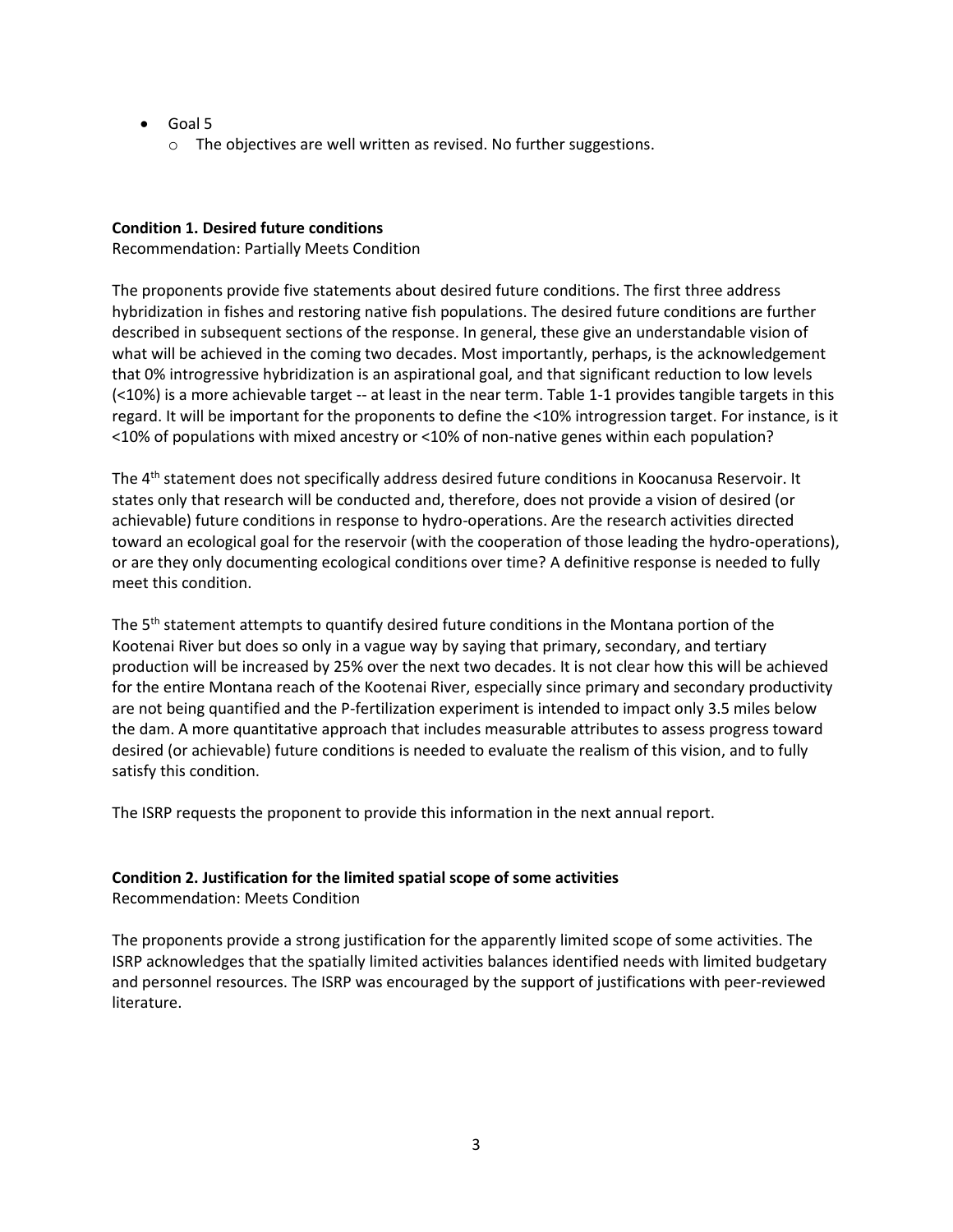#### **Condition 3. Climate and land use change**

Recommendation: Partially Meets Condition

There is a fundamental need to understand the scope of challenges facing complex ecosystems from climate change as well as from human-driven changes in the watershed. Truly adapting to them at a local scale is a substantial challenge for any project. Nevertheless, approaches for ecological forecasting are available and evolving to a level where they are becoming incorporated into numerous programs (Dietze et al. 2018). The ISRP urges the proponents to consider these perspectives and tools in shaping the project's future directions.

The proponents articulate a solid understanding of how climate change may impact the system. The ISRP appreciates this level of thinking and encourages the group to keep it foremost in mind as they move forward. It is still not clear, however, how this understanding will be incorporated into on-theground adjustments to the overall strategic plan and activities. The proponents have prioritized headwaters because that is where contemporary conservation science largely suggests to focus. Nevertheless, climate driven changes will take place throughout the system. The ISRP trusts that, as long as there is a strong Adaptive Management process in place, the proponents will be forward looking and will make appropriate decisions in advance of irreversible ecological changes. It may be prudent to conduct scenario planning to visualize the most likely significant impacts from projected changes in climate, and then develop an adaptive management plan in response.

Land use change is a difficult issue because of the numerous and diverse causes of change. Coal mining is a well-known concern being tracked by the responsible Montana and British Columbia agencies, and the ISRP will be interested to learn in future annual reports or proposals how the results of these efforts are informing project activities. However, nothing is said about other existing or emerging changes in human-driven land use. Will these not have significant impacts on the reservoir and river? For instance, the ISRP notes that Total N concentrations are increasing in the Kootenai/y River. What are the potential consequences for the reservoir? A more thorough discussion of existing and emerging changes in land use, and how those may impact the ecological system, is needed to fully meet this condition.

The ISRP requests the proponent to provide this information in the next annual report.

### **Condition 4. Nutrient fertilization facility**

Recommendation: Condition Not Met

The ISRP appreciated the additional detail on the proposed fertilization to better inform the review of the project. While the activity may be important for restoring rainbow trout production and controlling *D. geminata* in the river, numerous aspects require additional information and discussion. For instance:

- The engineering/physical aspects are not described in the response or in the original proposal. There are possible issues with mixing added nutrients (laminar vs turbulent flow, and the density of nutrient addition water relative to river water) and physical substrate surfaces (armored cobble/bedrock below dam vs cobble farther downstream) that require consideration. A basic description of the facility and the approach to avoid mixing issues would be helpful.
- While the proponents provide adequate justification that most P is trapped behind Libby Dam, there was no evidence demonstrating that rainbow trout growth increased in response to P-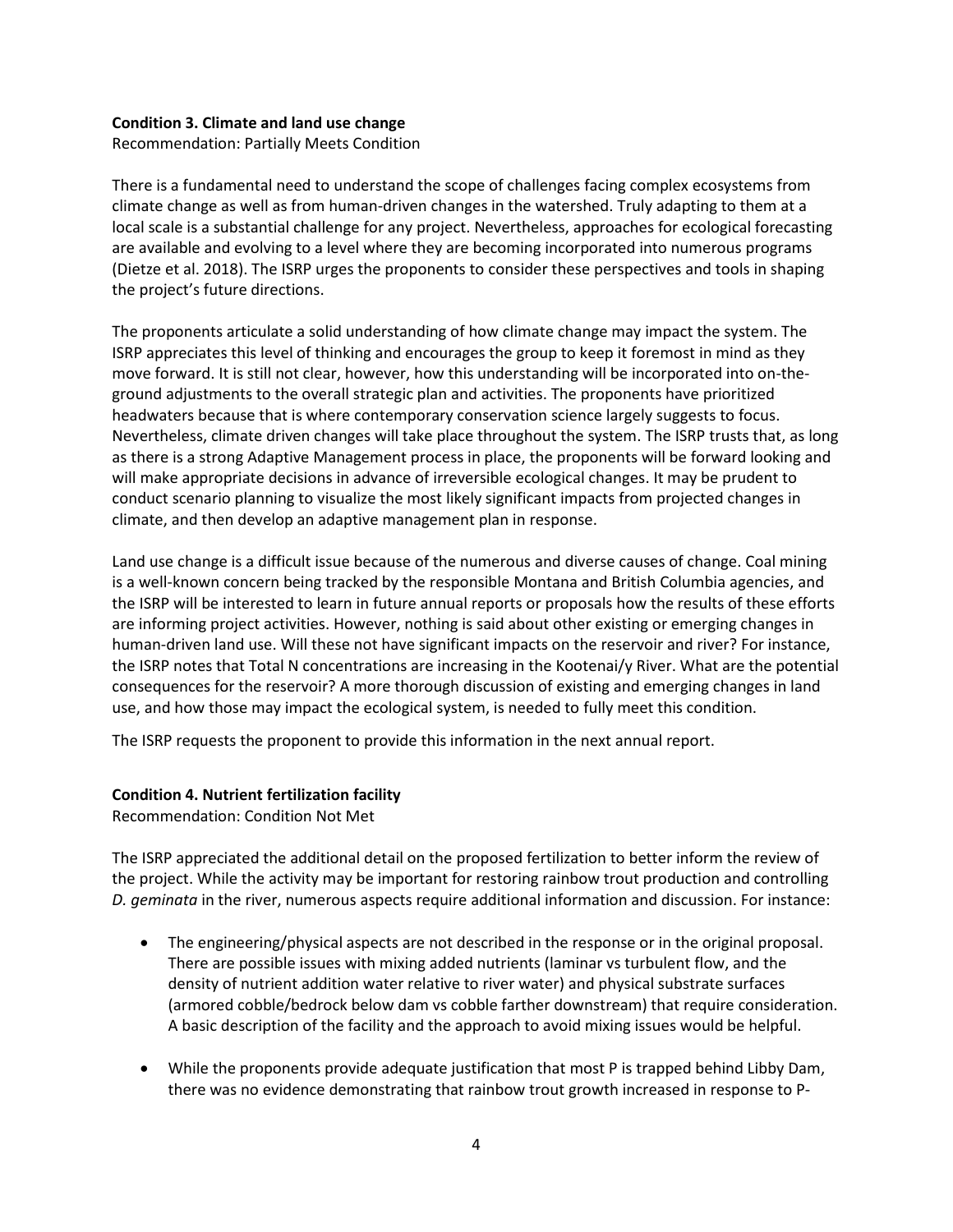fertilization in Idaho (Watkins et al. 2017), even though there was a positive response in other fish species. However, in the Montana portion of the Kootenai River, Dunnigan and Terrazas (2021) recently demonstrated a positive relationship between the N:P ratio and mark-recapture based growth rates of rainbow trout. Their results provide strong support for hypothesizing that increasing P in the Kootenai River would reduce *D. geminata*, increase benthic invertebrates, and ultimately increase rainbow trout growth.

- The proponents use dosing recommendations from the Wilhelm et al. (2018) pilot study to establish a 1.0 microgram/L dose for Jan-May. However, it is not clear where the 1.4-3.7 microgram/L dose for June-Sept came from. Please clarify.
- Rigorous and timely analysis of nutrient concentrations and associated water quality parameters are essential to conduct the fertilization successfully and to meet fundamental water quality permit requirements. It would be desirable to obtain and review results within one week of sampling, and anything longer than a week would be inadequate for the study design and for promptly assessing environmental risks. Near real-time information on nutrient concentrations can be used in adjusting nutrient concentrations and ensuring compliance. Having timely P concentrations could be accomplished by contracting with a certified analytical laboratory, one that can guarantee the necessary turnaround time on samples, or by developing an on-site analytical capacity. The ISRP acknowledges that developing an analytical laboratory on site initially would be expensive and time consuming, yet it could be cost effective over the long term and could be an analytical contracting laboratory resource for others in the region. The ISRP would like the proponents to identify their preference for an analytical strategy, and to inform us as to how quickly will it allow nutrient concentrations to be evaluated after sampling.
- The ISRP also believes that it would be advisable to collect a synoptic longitudinal series at many locations to accurately identify the longitudinal pattern of P and N concentrations. Such synoptic sampling should occur at least at the start, middle, and end of the fertilization period. The P additions will be increasing uptake capacity over the fertilization period and knowing the spatial patterns of P uptake and P concentrations will be essential for understanding the outcomes.
- The proponents argue against using N:P ratios as a criterion for adjusting fertilization rates. It is well accepted that the N:P ratio may be more important than the absolute concentrations of P in structuring the periphyton community. As well, Dunnigan and Terrazas (2021) show that the N:P ratio was one of two top predictors of rainbow trout growth and argue that the N:P ratio is a better way of assessing changes in P given detection problems for SRP. The ISRP would appreciate a better justification for using P concentrations rather than the N:P ratio for the nutrient experiment.
- There is no mention of monitoring for co-limitation from other micronutrients (e.g., silica, iron, molybdenum, chromium, and others). With the addition of P, do other micronutrients quickly become limiting to the point of suppressing periphyton growth? This may be an important consideration before launching an expensive multiyear experiment. The project should evaluate the concentrations of potential micronutrients and other studies that have documented colimitation of primary production to determine the potential likelihood of co-limitation.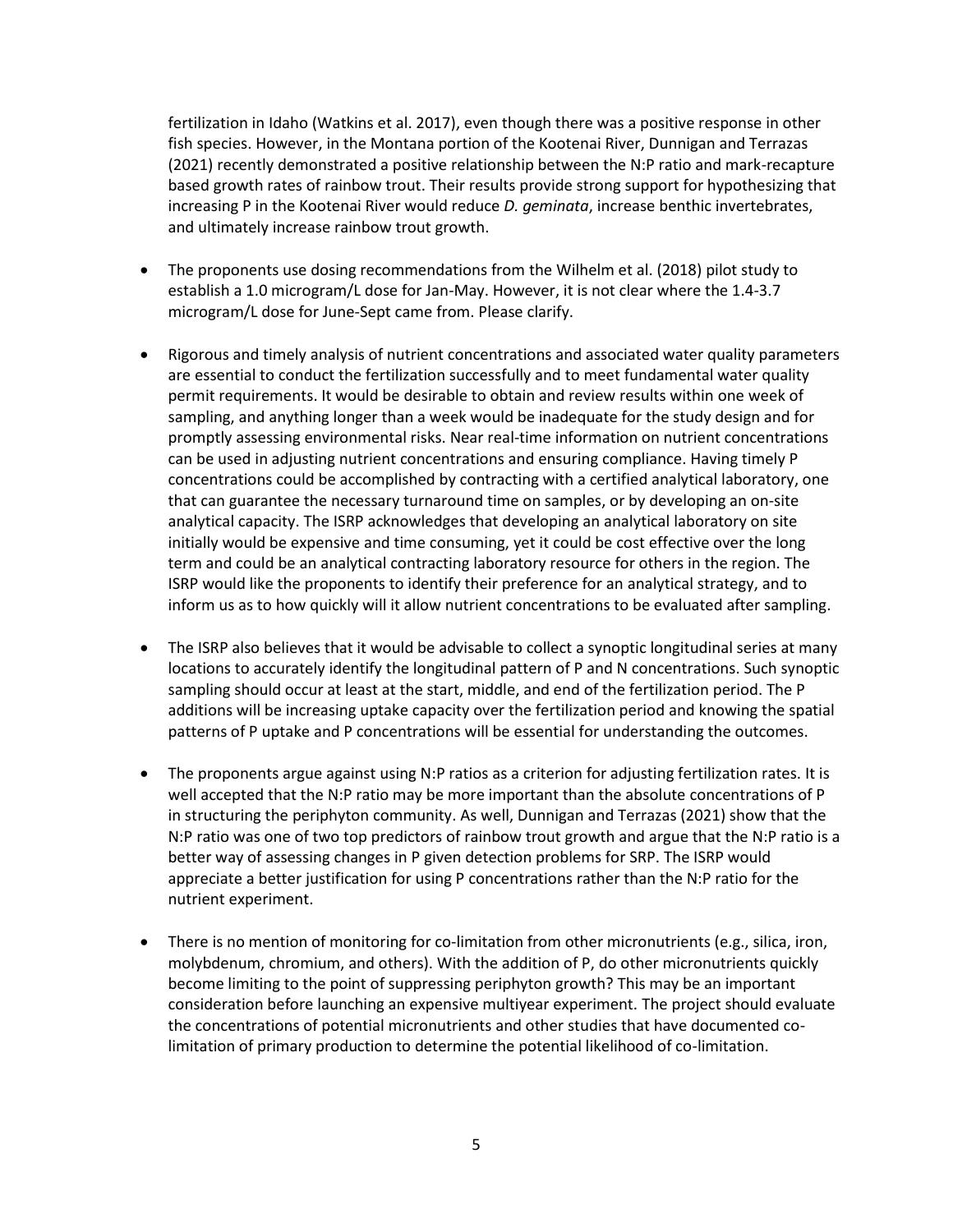- Since the experiment needs only P and there is already an apparent abundance of N in the system, why not select a fertilizer that does not add N? Is this a cost/logistics issue where the proponents want to use a highly accessible fertilizer versus one that is actually needed?
- The proponents provide multiple practical reasons for site selection, though notably none of them is based on ecological factors. The practical reasons are valid, but it seems like some measure of the effectiveness of fertilizing the selected reach is also needed, particularly since the elevated P will only persist and function a short distance downstream, as shown by the Idaho studies. The only ecologically oriented justification is that this section of the river has the lowest P and has high *D. geminata* growth, which appears to be driven by low P. However, if more P is added to the system, is the habitat of adequate quality in this section of the river to support greater abundance of rainbow trout? How will the substrate characteristics in the fertilized reach affect secondary productivity? Most likely the coarse but armored substrate immediately below Libby Dam has less interstitial space, hyporheic exchange, and habitat for macroinvertebrates than bed material lower in the river.
- The reference sites are located downstream. The justification for selecting these sites is the baseline rainbow trout growth data at the sites, which is sound. The proponents acknowledge this limitation and propose a reasonable analysis strategy (page 31). Even if the BACI results are a bit suspect because of this issue, the ISRP recognizes that rainbow trout growth is an acceptable analytical metric. The proponents should actively watch for changes in the study reach that would invalidate or weaken the before-after comparison.
- While the location of reference sites may be dictated by physical circumstances, the annual addition of tons of P suggests that both inorganic and organic P will eventually move downstream. Since there are no realistic biochemical mechanisms for long-term storage in the channel or for movement to the atmosphere (as there is for N and C), it is likely that the phosphorus biologically assimilated or physically adsorbed onto organic and inorganic sediments would accumulate in the riverbed and floodplain, both in the 3.5-mile study section and downstream reaches over the long-term. Even P retained in Koocanusa Reservoir can be transported downstream either as resolubilized P from anoxic habitats or entrainment of organic material. Has the project considered the long-term consequences of phosphorus loading in the ecosystem? It is a challenging question that the ISRP feels the proponents should consider in future proposals if the project is to be implemented.
- The dosing is based on achieving an increased growth rate of 70 mm/yr in rainbow trout (using growth models), which is a strength (rather than arbitrarily setting a dose). However, the ISRP does not completely understand why 70 mm/yr was decided upon. It seems to be unusually rapid. Why 70 mm/yr vs. 50 mm/yr or 90 mm/yr for an "average" 230 mm rainbow trout? By calculating the 75th percentile of the observed average growth increment of tagged fish within the Dam section from 2011-2018, does this mean that three quarters of the fish grew at a rate of 70 mm/year without fertilization? As well, since growth slows over the life of fish, can other expected age-specific growth rates be estimated in response to the fertilization? The ISRP feels that it would be informative to have the estimated growth projections for rainbow trout of other sizes.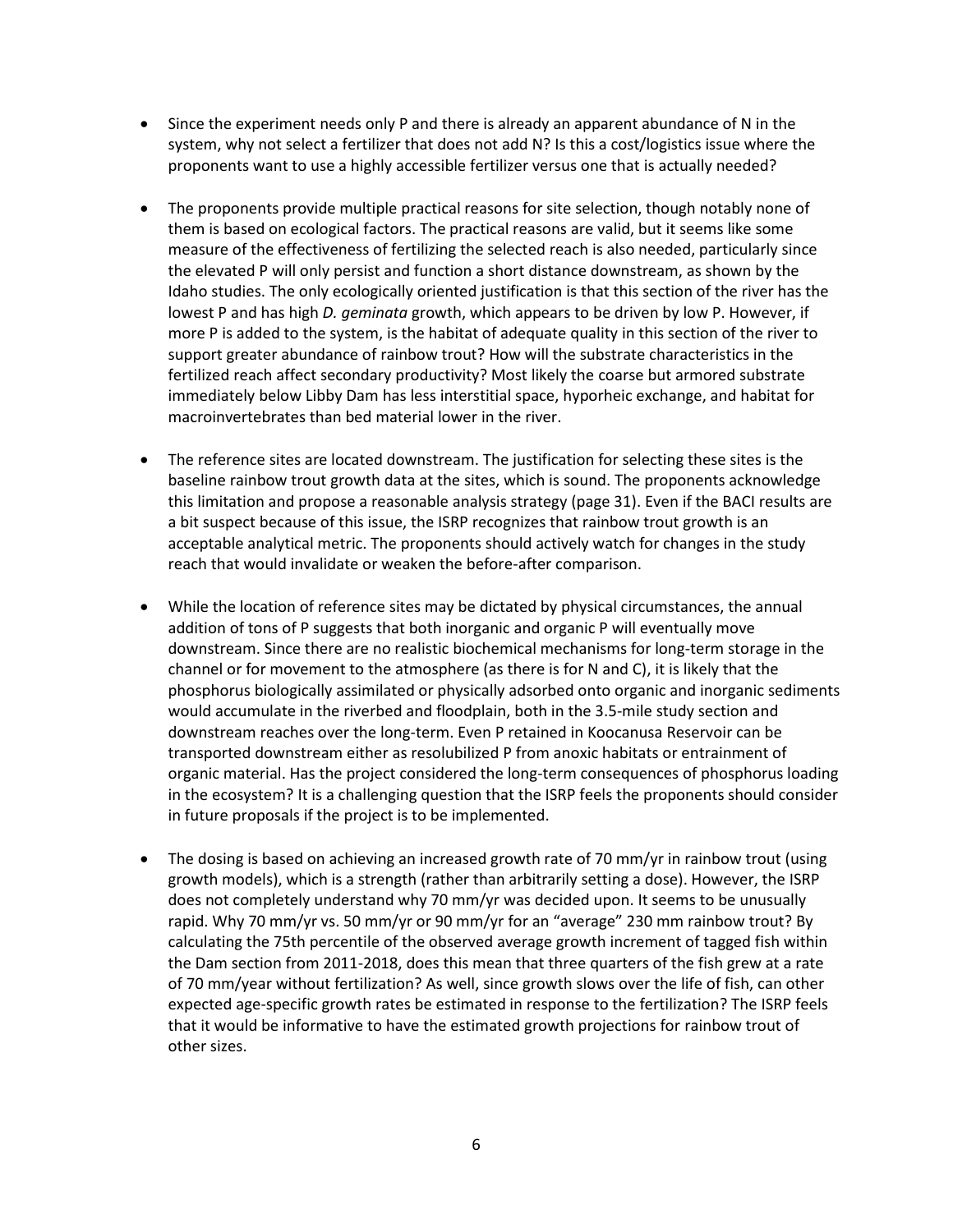- Periphyton will be sampled, but the metrics are never identified (other than a visual estimate of the percentage covered by periphyton, which is highly misleading). At a minimum, Chl a per unit area should be quantified as a response to the fertilization. *D. geminata* cover and thickness will be determined but not biomass. That said, standing stock is not a sensitive measure of periphyton production. The standing stock of periphyton, measured either as AFDM or pigments, is what is left over after the invertebrate and vertebrate herbivores have consumed it. It is not a direct measure of the response of algal primary production to nutrient addition (for example, see Gregory 1983, Lamberti et al. 1989). If the proponents want to assess the algal response to the fertilization, photosynthetic rates need to be measured.
- With the addition of P, there is always the possibility of cyanobacteria emerging to take advantage of the P. Will these cyanobacterial species be monitored and what are the indices that would dictate curtailment of P additions?
- The ISRP appreciates the focus on growth responses of trout, yet nutrient addition elicits an ecosystem-scale response. The proponents are choosing not to monitor other fish species due to budget constraints but acknowledge that they also may be affected by the added nutrients. If the proponents wish to truly understand the ecological-scale response, it would be prudent to expand the scope of the investigations during the initial years to other fish species in the community. Community-level response to the fertilization could obscure the response of individual fish species, including the project's rainbow trout growth objectives. The ISRP suggests that the proponents consider measuring length and weight of all fish species when sampling for rainbow trout. Sculpins, in particular, could demonstrate the more localized effects of the fertilization on fish because they have similar food resources as salmonids and they do not migrate or disperse extensively. Collecting 30-60 sculpins, by species if more than one species is present, at several times during the fertilization period at 3-5 sites, and measuring lengths and weight, could be fairly easy and inexpensive.
- Riparian vegetation can sequester added nutrients from river water. The ISRP acknowledges that investigating this in depth would entail considerable effort. Nevertheless, the proponents may wish to consider measuring the growth of representative woody riparian vegetation (tree ring analysis), on a limited basis, before implementing the fertilization and again after 5 years in the reference reach and the treatment reach.

Recommendation: The ISRP asks the proponents to prepare a separate document for the fertilization experiment. This document should address the concerns outlined above as well as provide a long-term plan for the construction, operation, and costs of the facility and associated activities (i.e., prepare a separate project implementation plan).

#### **Condition 5. Donor stock selection**

Recommendation: Partially Meets Condition

The proponent's response described well the logic and process by which candidate donor populations (sources) are screened. This process examines diversity both within-population sources and amongpopulations (i.e., population architecture) based on MFWP's SNP panels. The SNP panel also examines a